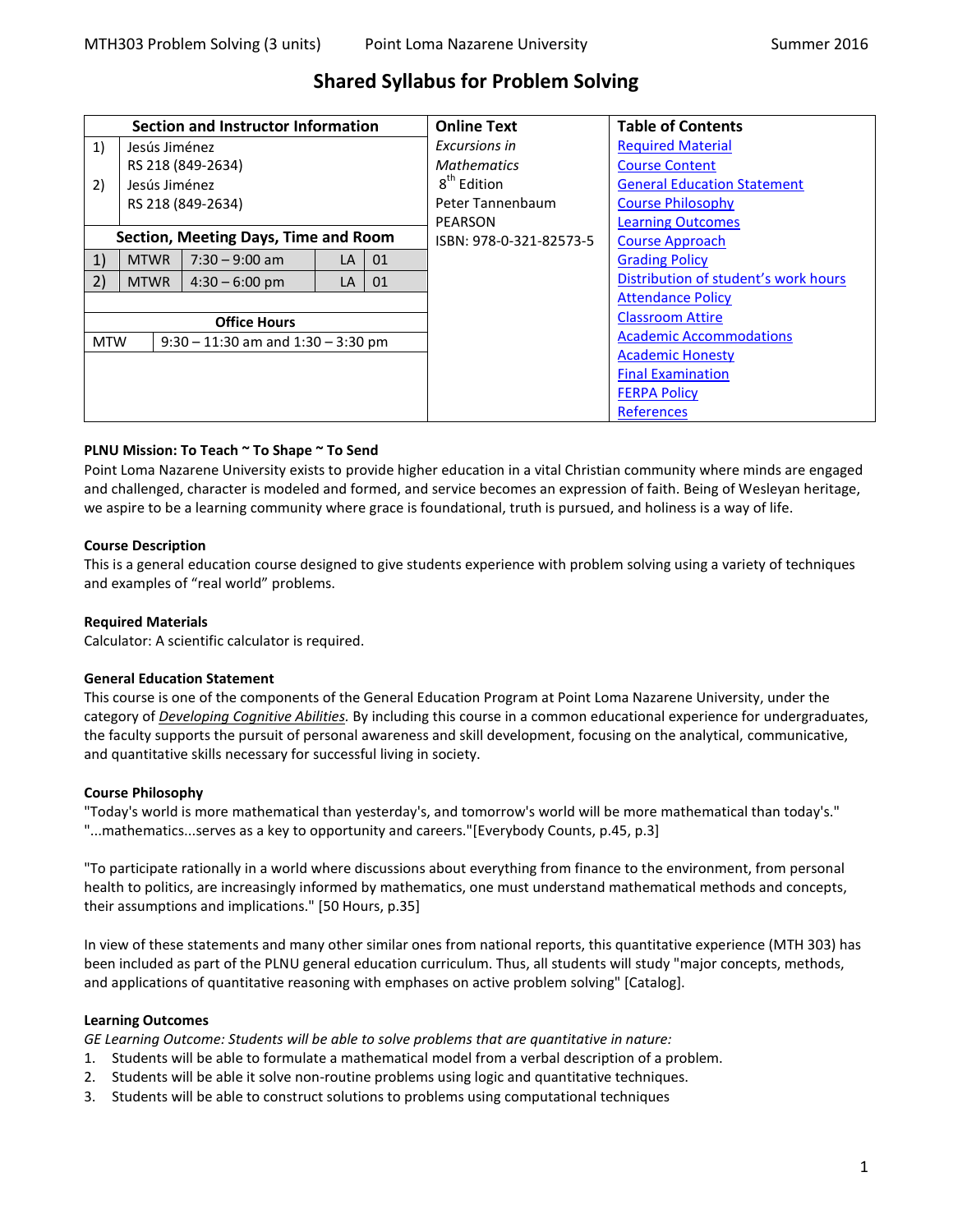The general method of the course is to involve students in "dynamic processes of inquiry and exploration, logical reasoning, making and testing conjectures, and investigating implications of conclusions" [Catalog]. Specifically, the focus is on the processes and tools of quantitative problem solving - learning what they are and developing ability to use them.

## <span id="page-1-0"></span>**Course Approach**

The ability to solve problems requires resourcefulness, flexibility, and efficiency in dealing with new obstacles. Research on teaching and learning problem solving suggests that certain factors are critical to successful problem solving, including resources, heuristics, control, and belief systems [Schoenfeld, 1985].

- **Resources** refer to whatever information problem solvers understand (or misunderstand) that might be brought to bear on a problem.
- **Heuristic** refers to strategies and techniques problem solvers have (or lack) for making progress when working on nonroutine problems.
- **Control** refers to the way problem solvers use (or fail to use) the information at their disposal.
- **Belief systems** refer to the problem solver's "world view" of the problem domain, which determines the ways they use the knowledge in the first three categories.

The approach in MTH 303 develops and uses these factors to increase your problem solving ability. Classroom techniques used include:

- the teacher as role model
- whole-class problem solving with teacher as control
- small-group problem solving with teacher as coach

In addition, you are assigned readings and problems that will help you identify and make progress in the four areas discussed above.

## **Course Methods**

*Use of groups:* There is almost a century of research showing that academic achievement, productivity, and self-esteem improve dramatically when students work together in groups. This method emphasizes teamwork, cooperation and support by others, rather than isolation and competition in learning.

*Role of the classroom instructor:* There will be less direct "lecturing" in class than usual, with many questions "answered" by another question to help you work through your own questions and difficulties. You are expected to learn problem solving through active involvement - reading, writing, and explaining to others what you are thinking and doing.

This may require some adjustment in the way you think about teaching and learning. Initially, you may wish for more direct information and answers, but your patience and effort will be rewarded with a deeper understanding and increasing independence in problem solving, as well as confidence in your ability to tackle new problems.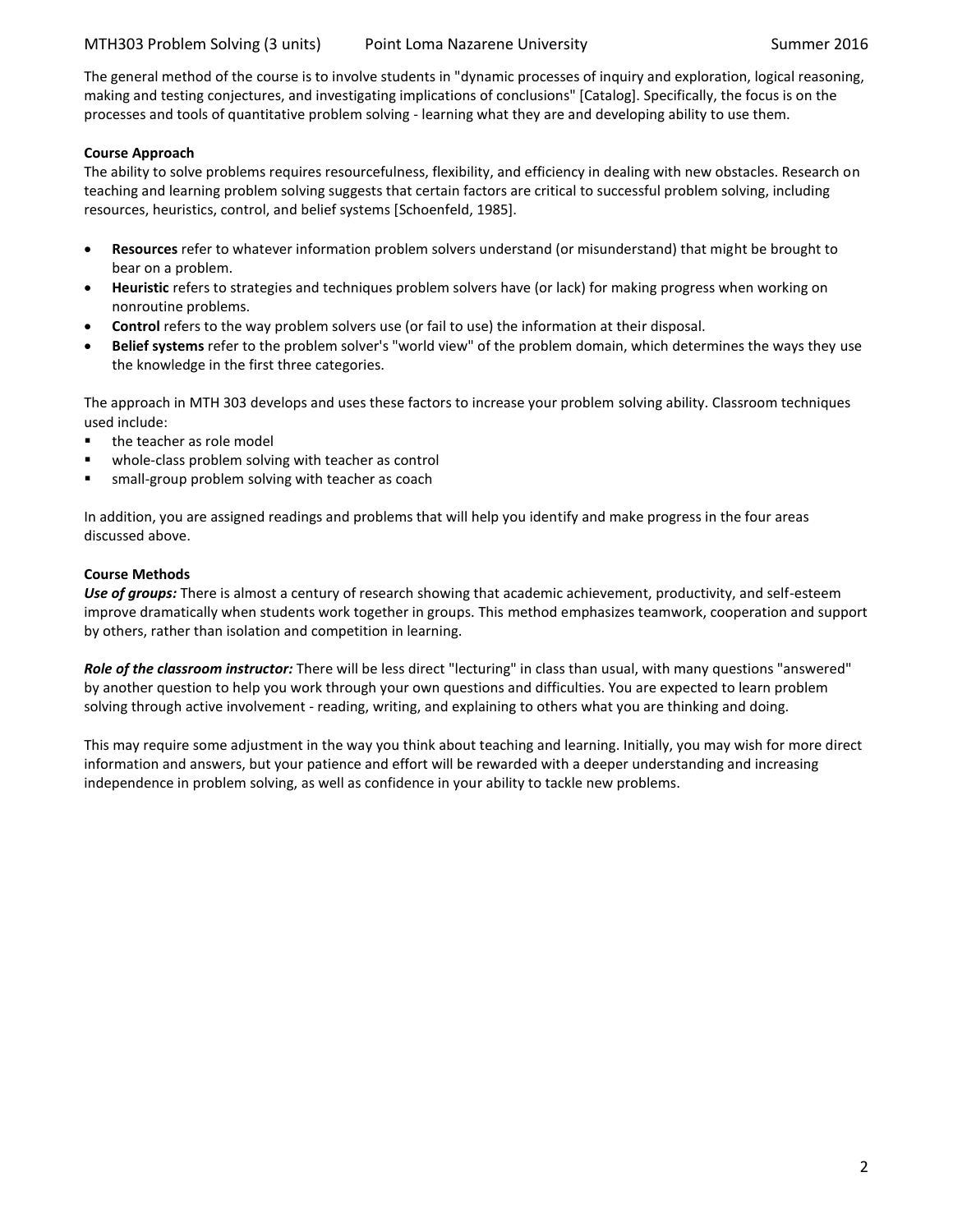#### <span id="page-2-0"></span>**Grading Distribution**

| <b>Grade Distribution</b>      |      |  |
|--------------------------------|------|--|
| Two Tests at 20% each          | 40%  |  |
| <b>Final Exam</b>              | 30%  |  |
| Quizzes                        | 5%   |  |
| Written and/or Online Homework | 12%  |  |
| <b>Group Project</b>           | 5%   |  |
| Individual Budget Assignment   | 5%   |  |
| <b>Class Participation</b>     | 3%   |  |
| Total                          | 100% |  |

#### **Grading Scale**

**A passing grade requires getting at least 60% in one of the two tests or on the final exam.** Grades are based on the number of points accumulated throughout the course. Approximate minimal percentages required to obtain a given grade are:

| <b>Grading Scale in Percentages</b> |             |              |              |              |  |  |
|-------------------------------------|-------------|--------------|--------------|--------------|--|--|
|                                     |             |              |              |              |  |  |
|                                     |             | (87.5, 90]   | (77.5, 80)   | (67.5, 70)   |  |  |
|                                     | (92.5, 100] | (82.5, 87.5) | (72.5, 77.5) | (62.5, 67.5) |  |  |
|                                     | (90, 92.5)  | (80, 82.5)   | (70, 72.5)   | [60, 62.5]   |  |  |

#### **Grade components**

The grade components are written homework, written tests, online homework, online quizzes, projects, class participation, and the final examination.

#### <span id="page-2-1"></span>**Distribution of student's work hours (for blended courses)**

| <b>Online Quizzes</b>            | 8.00   |
|----------------------------------|--------|
| lOnline Homework                 | 8.75   |
| <b>Reading Text</b>              | 24.00  |
| <b>Watching Videos</b>           | 8.00   |
| In-Class Meeting                 | 18.75  |
| Written Homework                 | 16.00  |
| <b>Group Project</b>             | 6.00   |
| <b>Budget Project</b>            | 4.00   |
| <b>Chapter Post Test Reviews</b> | 16.00  |
| <b>Midterms</b>                  | 2.50   |
| <b>Final Exam</b>                | 2.50   |
| ΠΟΤΑL                            | 114.50 |

#### **Other factors that affect grades**

- **Late work:** A written assignment or computer assignment is late if it is not received at the beginning of class on the due date. Late work need not be accepted. Work accepted late may be assessed a penalty. Make-up tests (or the exam) will be given only by arrangement with the instructor for reasons of documented emergency.
- **Questions on written assignments, tests, and exams:** Written assignments and test/exam questions and problems must be formulated carefully in terms of words and symbols used in the course. Credit is determined by the degree to which answers and solutions respond to the specific question or problem stated. Maximize your credit by learning the language and symbols of the course.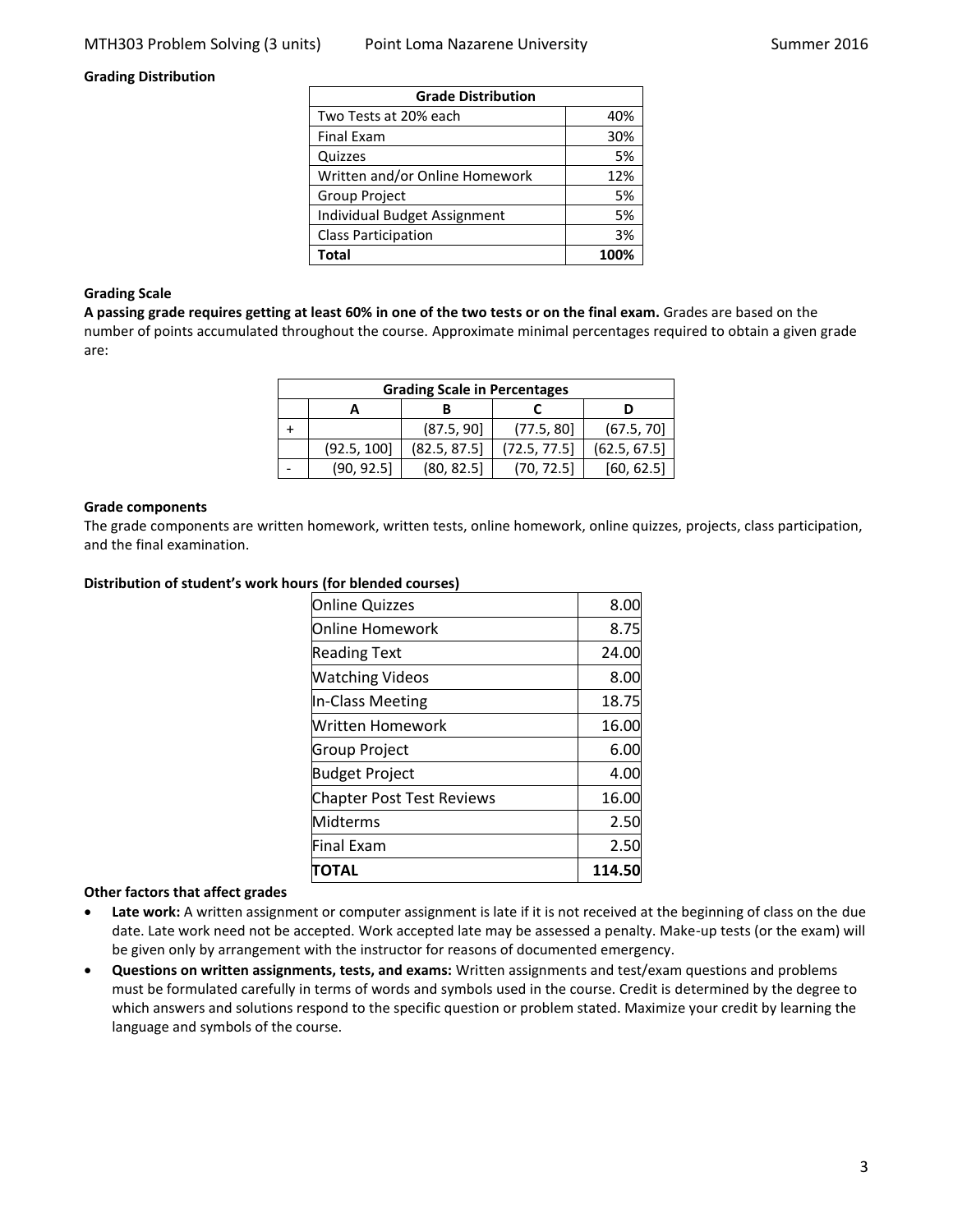- **Written Assignments:** Assignments collected must be prepared in a style suitable for grading. The following guidelines are used to determine credit:
	- o the organization must be easy to follow
	- o the work must be legible
	- $\circ$  complete solutions must be written for problems (not just answers); answers must be clearly marked
	- o use complete sentences to answer questions
- **Tests and Final Examination:** Tests and the final exam will include problems and questions over material assigned in the text, readings and handouts, as well as material presented in class. No examination shall be missed without prior consent or a well-documented emergency beyond your control. A score of zero will be assigned for an examination that is missed without prior consent or a well-documented emergency beyond your control.

The examination schedule is included in the daily schedule. This instructor does not intend to accept excuses such as poor communication with parents, benefactors, surf team sponsors and/or travel agents. The final exam date and time is set by the university at the beginning of the semester and may not be changed by the instructor.

Only in the case that a student is required to take three exams during the same day of finals week is an instructor authorized to change the exam date and time for that particular student. The student must contact each professor in order to work out an alternate time for one of those examinations. Department chairs/school deans and college deans need not be involved in the process of making this accommodation. Such accommodations and the negotiations necessary to arrange them must be completed at least four weeks prior to the official time of the final examination.

## <span id="page-3-0"></span>**Attendance**

Attendance is expected at each class session. In the event of an absence you are responsible for the material covered in class and the assignments given that day.

Regular and punctual attendance at all classes in which a student is registered is considered essential to optimum academic achievement. Therefore, regular attendance and participation in each course are minimal requirements to be met. There are no allowed or excused absences except as approved in writing by the Provost for specific students participating in certain university-sanctioned activities. Excused absences still count toward the 10%-20% limits, but allow students to make up work, quizzes, or tests missed as a result of a university-sanctioned activity. Activities of a unique nature, such as labs or other activities identified clearly on the syllabus, cannot be made up except in rare instances when instructors have given advanced, written approval for doing so. Whenever the number of accumulated absences in a class, for any cause, exceeds ten (10) percent of the total number of class meetings, the faculty member should send an e-mail to the student and the Vice Provost for Academic Administration (VPAA) warning of attendance jeopardy. If more than twenty (20) percent of the total number of class meetings is reported as missed, the faculty member or VPAA may initiate the student's de-enrollment from the course without further advanced notice to the student. If the date of de-enrollment is past the last date to withdraw from a class, the student will be assigned a grade of W or WF consistent with university policy in the Grading section of the catalog. There are no refunds for courses where a de-enrollment was processed. For more details see the PLNU catalog: [http://catalog.pointloma.edu/content.php?catoid=14&navoid=1089#Class\\_Attendance](http://catalog.pointloma.edu/content.php?catoid=14&navoid=1089#Class_Attendance)

**NOTE:** For Blended courses, here is how attendance will be calculated:

## **Face to face portion of the class:**

You must be present on time for the full class for you to be considered present in the face to face meeting.

## **Online portion of the class:**

You are expected to work on material online every week. In order to get credit for being "present" in the online portion of the class each week you must complete at least one online homework assignment or exam review assignment (for test weeks) before the due date/time for that week.

You will receive a warning if you miss 10% of the class (combination of face-to-face and online).

You will be automatically de-enrolled if you miss 20% of the class (combination of face-to-face and online).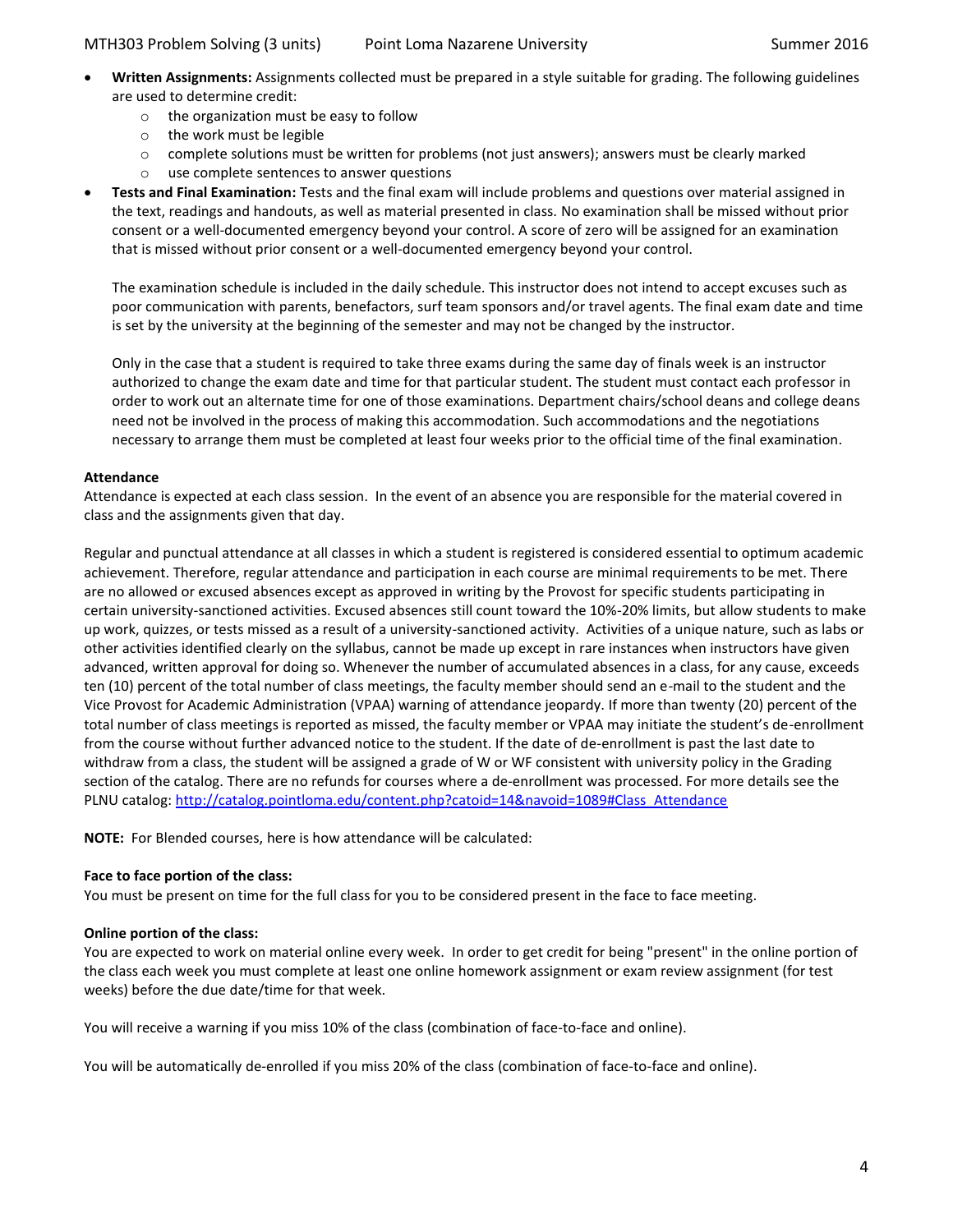### **Class Enrollment**

It is the student's responsibility to maintain his/her class schedule. Should the need arise to drop this course (personal emergencies, poor performance, etc.), the student has the responsibility to follow through (provided the drop date meets the stated calendar deadline established by the university), not the instructor. Simply ceasing to attend this course or failing to follow through to arrange for a change of registration (drop/add) may easily result in a grade of F on the official transcript.

## <span id="page-4-1"></span>**Academic Accommodations**

While all students are expected to meet the minimum academic standards for completion of their courses as established by the instructors, students with special needs may require academic accommodations. At Point Loma Nazarene University, students requesting academic accommodations must file documentation with the Disability Resource Center (DRC), located in the Bond Academic Center. Once the student files documentation, the Disability Resource Center contacts the student's instructors and provides written recommendations for reasonable and appropriate accommodations to meet the individual needs of the student. This policy assists the university in its commitment to full compliance with Section 504 of the Rehabilitation Act of 1973, the Americans with Disabilities (ADA) Act of 1990, and ADA Amendments Act of 2008, all of which prohibit discrimination against students with special needs and guarantees all qualified students equal access to the benefits of PLNU programs and activities. For more details see the PLNU catalog:

<span id="page-4-2"></span>[http://catalog.pointloma.edu/content.php?catoid=14&navoid=1089#Academic\\_Accommodations](http://catalog.pointloma.edu/content.php?catoid=14&navoid=1089#Academic_Accommodations)

#### **Academic Honesty**

The Point Loma Nazarene University community holds the highest standards of honesty and integrity in all aspects of university life. Any violation of the university's commitment is a serious affront to the very nature of Point Loma's mission and purpose. Violations of academic honesty include cheating, plagiarism, falsification, aiding academic dishonesty, and malicious interference. The details of PLNU's meaning of each of these words can be found in the PLNU catalog at: [http://catalog.pointloma.edu/content.php?catoid=14&navoid=1089#Academic\\_HonestyA](http://catalog.pointloma.edu/content.php?catoid=14&navoid=1089#Academic_Honesty) student remains responsible for the academic honesty of work submitted in PLNU courses and the consequences of academic dishonesty beyond receipt of the final grade in the class and beyond the awarding of the diploma. Ignorance of these catalog policies will not be considered a valid excuse or defense. Students may not withdraw from a course as a response to a consequence.A student who is caught cheating on any item of work will receive a zero on that item and may receive an "F" for the semester. See the PLNU Catalog for a further explanation of the PLNU procedures for academic dishonesty [\(http://catalog.pointloma.edu/content.php?catoid=14&navoid=1089#Academic\\_Honesty\)](http://catalog.pointloma.edu/content.php?catoid=14&navoid=1089#Academic_Honesty).

#### **Copyright Protected Materials:**

Point Loma Nazarene University, as a non-profit educational institution, is entitled by law to use materials protected by the US Copyright Act for classroom education. Any use of those materials outside the class may violate the law.

#### <span id="page-4-4"></span>**FERPA Policy**

In compliance with federal law, neither PLNU student ID nor social security number should be used in publicly posted grades or returned sets of assignments without student written permission. This class will meet the federal requirements by (Note: each faculty member should choose one strategy to use: distributing all grades and papers individually; requesting and filing written student permission; or assigning each student a unique class ID number not identifiable on the alphabetic roster.). Also in compliance with FERPA, you will be the only person given information about your progress in this class unless you have designated others to receive it in the "Information Release" section of the student portal. See Policy [Statements](http://www.pointloma.edu/experience/academics/catalogs/undergraduate-catalog/policy-statements) in the (undergrad/ graduate as appropriate) academic catalog.

#### <span id="page-4-0"></span>**Classroom Attire**

All students are expected to dress in ways that allow the classroom to be a place where all students are comfortable and can work efficiently. Certain distracting attire is not permitted in the classroom. For example, attire associated with the "rush" activities of fraternities and sororities simply causes too many distractions in the classroom. If you choose to "rush" one of the fraternities or sororities, please make sure the "rush" officials know that "rush" attire will not be allowed in this classroom.

<span id="page-4-3"></span>**THE FINAL EXAM IS A** COMPREHENSIVE **EXAMINATION.** Successful completion of this class requires taking the final examination on its scheduled day. **No requests for early examinations or alternative days will be approved. The FINAL EXAM is on the last of classes in the same classroom.**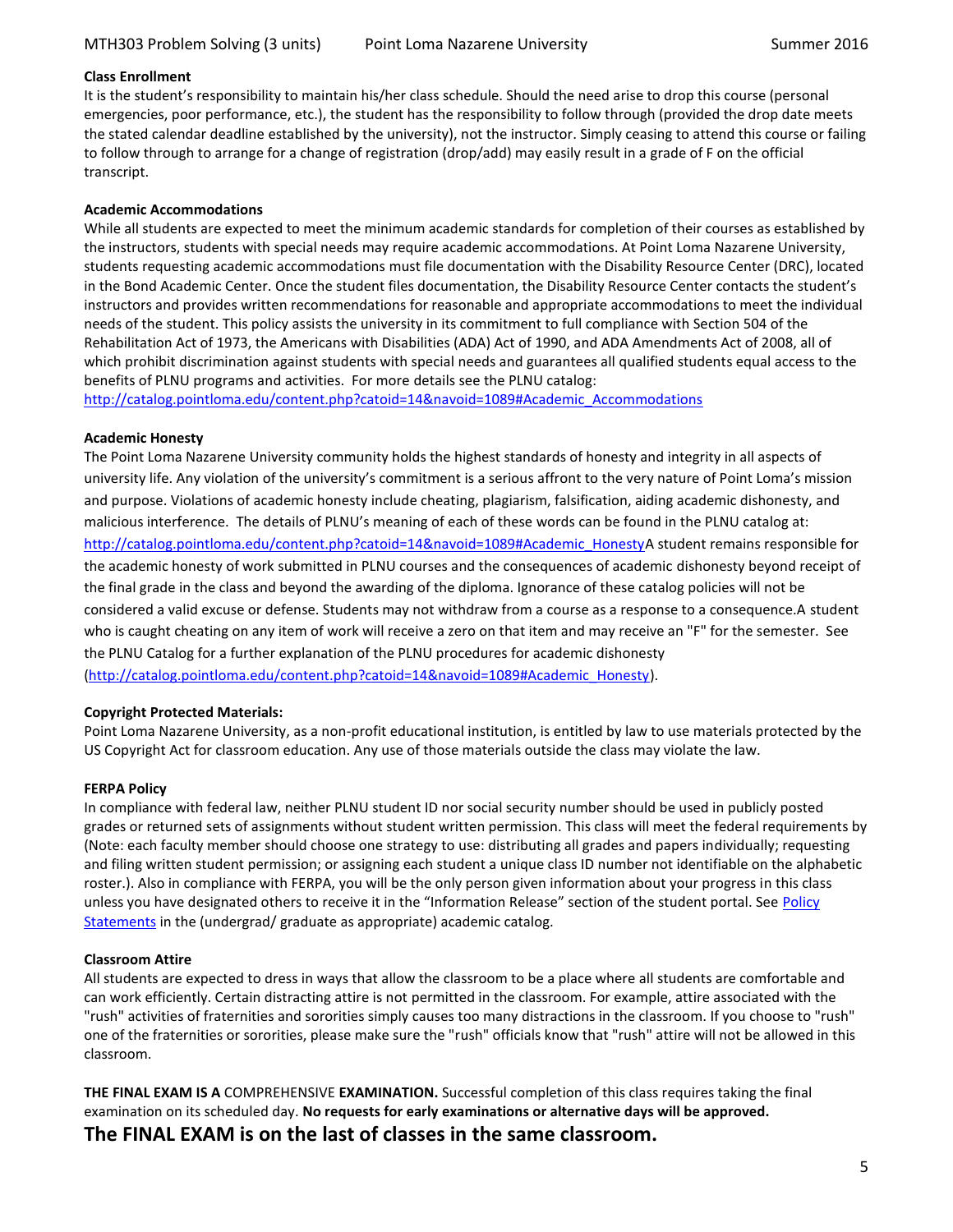## <span id="page-5-0"></span>**References**

- Baron, J. B. and Sternberg, R. J. Teaching Thinking Skills: Theory and practice. (1987). New York: W. H. Freeman.
- Bransford, J. and Stein, B. (1984). The Ideal Problem Solver. New York: W. H. Freeman.
- Brown, Stephen I., and Marion I. Walter. (1983). The Art of Problem Posing. Hillsdale, NJ: Lawrence Erlbaum Associates.
- Cheney, L. (Ed.) (19 ) 50 Hours (Cheney Report). HEW
- Curcio, F.R. (Ed.). (1987). Teaching and Learning: A problem solving focus. Reston, VA: NCTM.
- Duncker, K. (1945). On problem solving. Psychological Monographs 58, No. 5 Whole # 270.) Washington, DC: American Psychological Association.
- Dunham, William. (1990). Journey Through Genius: The great theorems of mathematics. New York: John Wiley & Sons.
- Eves, Howard. (1990). Foundations and Fundamental Concepts of Mathematics. 3rd ed. Boston: PWS-KENT.
- Eves, Howard. (1983). Great Moments in Mathematics. (2 vols.). The Mathematical Association of America.
- Gardner, Howard. (1985). The Mind's New Science. New York: Basic Books.
- Hofmann, J. E. (1957). The History of Mathematics. New York: Philosophical Library.
- Kilpatrick, Jeremy. (1987). "Problem Formulating: Where Do Good Problems Come From?" Cognitive Science and Mathematics Education, edited by Alan H. Schoenfeld, pp. 123-48. Hillsdale, NJ: Lawrence Erlbaum Associates.
- Kline, M. (1962). Mathematics: A Cultural Approach. Reading, MA: Addison-Wesley.
- Kline, M. (1953). Mathematics in Western Culture. New York: Oxford University Press.
- Krulik, S. (Ed.). (1980). Problem Solving in School Mathematics. 1980 Yearbook of the National Council of Teachers of Mathematics. Reston, VA: NCTM.
- National Research Council. (1989).Everybody Counts: A Report to the Nation on the Future of Mathematics Education. Washington, DC: National Academy Press.
- Newell, A., and Simon, H. (1972). Human Problem Solving. Englewood Cliffs, J: Prentice-Hall.
- Papert, S. (1980). Mindstorms: Children, computers, and powerful ideas. New York: Basic Books.
- Paulos, John A. (1988). Innumeracy: Mathematical illiteracy and its consequences. New York: Hill and Wang.
- Peterson, Ivars. (1988). The Mathematical Tourist. New York: Freeman.
- Peterson, Ivars. (1990). Islands of Truth: A mathematical mystery cruise. New York: Freeman.
- Polya, G. (1945). How To Solve It. Princeton: Princeton University Press.
- Polya, G. (1954). Mathematics and Plausible Reasoning (2 vols.). Princeton: Princeton University Press.
- Polya, G. (1962 [Vol. 1] and 1965 [Vol. 2]; combined paperback edition, 1981). Mathematical Discovery. New York: Wiley.
- Polya, G., & Kilpatrick, J. (Eds.). (1974). The Stanford Mathematics Problem Book with Hints and Solutions. New York: Teachers College Press.
- Rolf, Howard L. (1988). Mathematics. Dubuque, IA: Wm. C. Brown.
- Schoenfeld, A. (1985). Mathematical Problem Solving. New York: Academic Press.
- Schoenfeld, A. (Ed.). (1987). Cognitive Science and Mathematics Education. Hillsdale, NJ:Lawrence Erlbaum.Steen, Lynn A. (Ed.) (1990). On the Shoulders of Giants: New Approaches to Numeracy. Washington, D.C.: National Academy Press.
- Tannenbaum, P. & Arnold, R. (1992). Excursions in Modern Mathematics. Englewood Cliffs, NJ: Prentice-Hall.
- Taylor A. (19950). Mathematics and Politics. Strategy, Voting, Power, and Proof. Springer-Verlag.
- Wickelgren, W. (1974). How to Solve Problems. San Francisco: W. H. Freeman.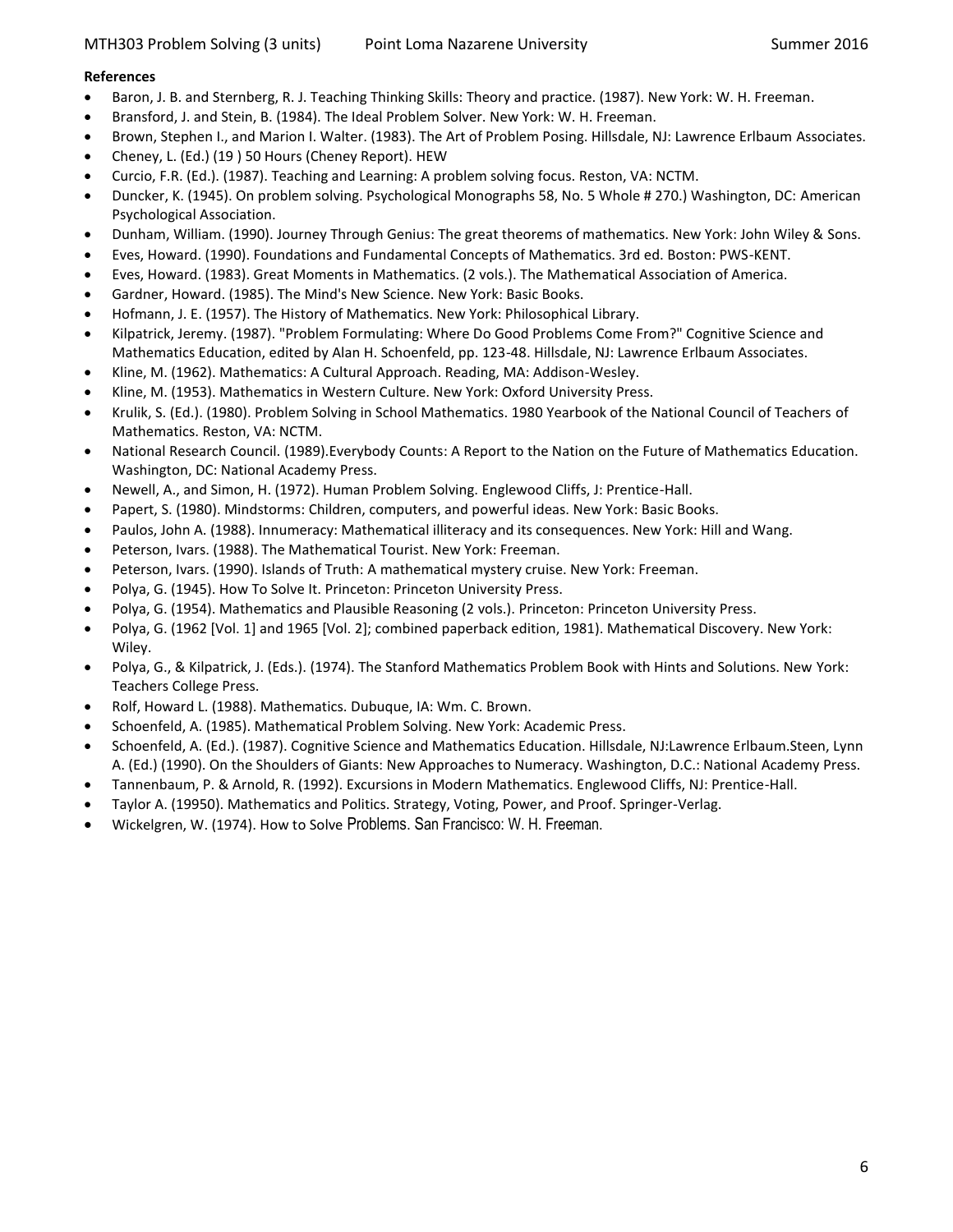| <b>MTH303 Daily</b><br><b>Schedule</b> | <b>PLNU</b>                                                                                                         | <b>Summer 2016</b> |  |  |
|----------------------------------------|---------------------------------------------------------------------------------------------------------------------|--------------------|--|--|
| <b>Date</b>                            | <b>Details</b>                                                                                                      |                    |  |  |
|                                        | Chapter 1                                                                                                           | due by 7:30am      |  |  |
| <b>Mon May 9, 2016</b>                 | Chapter 1 reading and videos                                                                                        | due by 11:59pm     |  |  |
|                                        | Chapter 1 and 2                                                                                                     | due by 7:30am      |  |  |
|                                        | Chapter 2 reading and videos                                                                                        | due by 11:59pm     |  |  |
| Tue May 10, 2016                       | Introduction O.A. Become familiar with the exercise<br>area and practice entering answers in MyLab and<br>Mastering | due by 11:59pm     |  |  |
|                                        | OA <sub>1</sub>                                                                                                     | due by $11:59$ pm  |  |  |
|                                        | Chapter 2                                                                                                           | due by 7:30am      |  |  |
| <b>Wed May 11, 2016</b>                | Homework Chapter 1                                                                                                  | due by 7:30am      |  |  |
|                                        | Quiz 1                                                                                                              | due by 11:59pm     |  |  |
| Thu May 12, 2016                       | Chapter 4 reading and videos                                                                                        | due by 11:59pm     |  |  |
|                                        | Chapter 4                                                                                                           | due by 7:30am      |  |  |
| <b>Mon May 16, 2016</b>                | Homework Chapter 2                                                                                                  | due by 7:30am      |  |  |
|                                        | OA <sub>2</sub>                                                                                                     | due by 11:59pm     |  |  |
|                                        | Quiz 2                                                                                                              | due by 11:59pm     |  |  |
|                                        | Chapter 4                                                                                                           | due by 7:30am      |  |  |
| Tue May 17, 2016                       | Chapter 5 reading and videos                                                                                        | due by 11:59pm     |  |  |
|                                        | OA <sub>4</sub>                                                                                                     | due by 11:59pm     |  |  |
|                                        | Chapter 5                                                                                                           | due by 7:30am      |  |  |
| <b>Wed May 18, 2016</b>                | Homework Chapter 4                                                                                                  | due by 7:30am      |  |  |
|                                        | Quiz 4                                                                                                              | due by 11:59pm     |  |  |
| Thu May 19, 2016                       | Exam 1: Chapters 1, 2, 4                                                                                            | due by 7:30am      |  |  |
| <b>Mon May 23, 2016</b>                | <b>Memorial Day No Classes</b>                                                                                      | due by 7:30am      |  |  |
| Tue May 24, 2016                       | Chapter 5                                                                                                           | due by 7:30am      |  |  |
|                                        | Chapter 6                                                                                                           | due by 7:30am      |  |  |
| <b>Wed May 25, 2016</b>                | OA <sub>5</sub>                                                                                                     | due by 11:59pm     |  |  |
|                                        | Chapter 6                                                                                                           | due by 7:30am      |  |  |
| Thu May 26, 2016                       | Homework Chapter 5                                                                                                  | due by 7:30am      |  |  |
|                                        | Chapter 6 reading and videos                                                                                        | due by 11:59pm     |  |  |
|                                        | Quiz 5                                                                                                              | due by 11:59pm     |  |  |
|                                        | Chapter 7                                                                                                           | due by 7:30am      |  |  |
| <b>Mon May 30, 2016</b>                | Homework Chapter 6                                                                                                  | due by 7:30am      |  |  |
|                                        | Chapter 7 reading and videos                                                                                        | due by 11:59pm     |  |  |